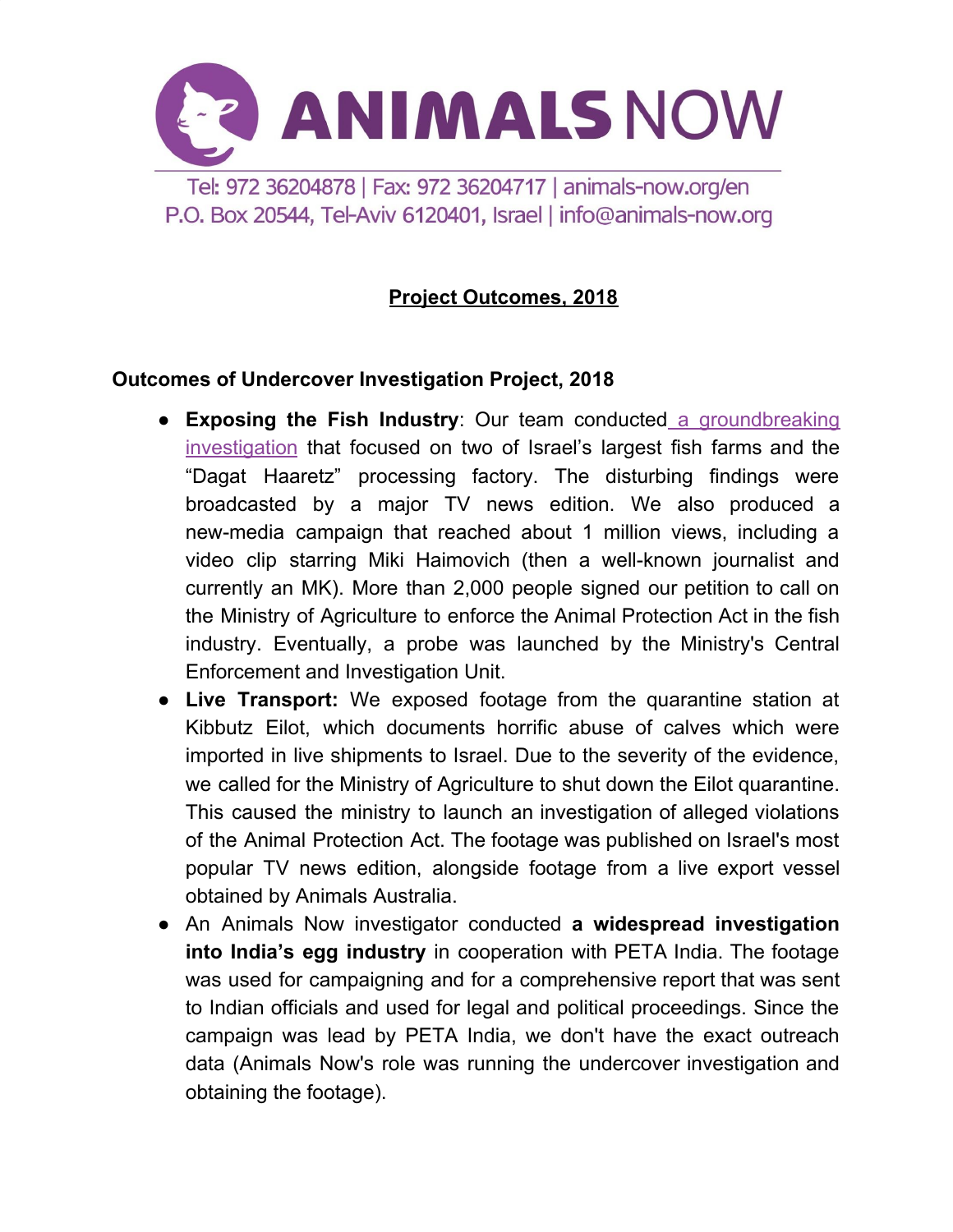

- **Battery Cages:** The Animals Now investigative team collaborated with Sentient in a joint project to obtain unique footage which documented a caged hen's final days from the perspective of the hen.The footage was published on Ynet news portal, and the new-media publications reached about 200K views. Thousands of supporters rallied by signing our petition against the government's plan to invest over 300 million shekels in funding overcrowded cages for hens in the egg industry.
- A historical ruling was made in 2018 following an Animals Now undercover investigation into the Tnuva slaughterhouse: for the first time in Israel, managers in a slaughterhouse were charged with animal abuse.
- A serious indictment was made against Kibbutz Geva in 2018 following an Animals Now investigation published in 2017. The 2017 investigation exposed abuse of sheep at a pen which is a supplier of Tnuva (one of Israel's most prominent dairy brands).
- Following a class action lawsuit which was filed after an Animals Now investigation into Dabbah slaughterhouse a few years ago, in 2018 the court accepted a settlement: Dabbah will pay 1.2 million shekels to a fund which will grant the full amount to non-profit projects that promote the protection of animals in the food industry.

## **Outcomes of Legislation and Campaigns, 2018**

● **Egg Industry Reform**: We garnered support in the government and the Knesset (the Israeli parliament) to fight a plan to use over 300 million shekels in public funds to build overcrowded cages for about 5,000,000 hens in the egg industry. We lobbied, organized demonstrations, initiated 12 press publications and a new media campaign that reached over 400K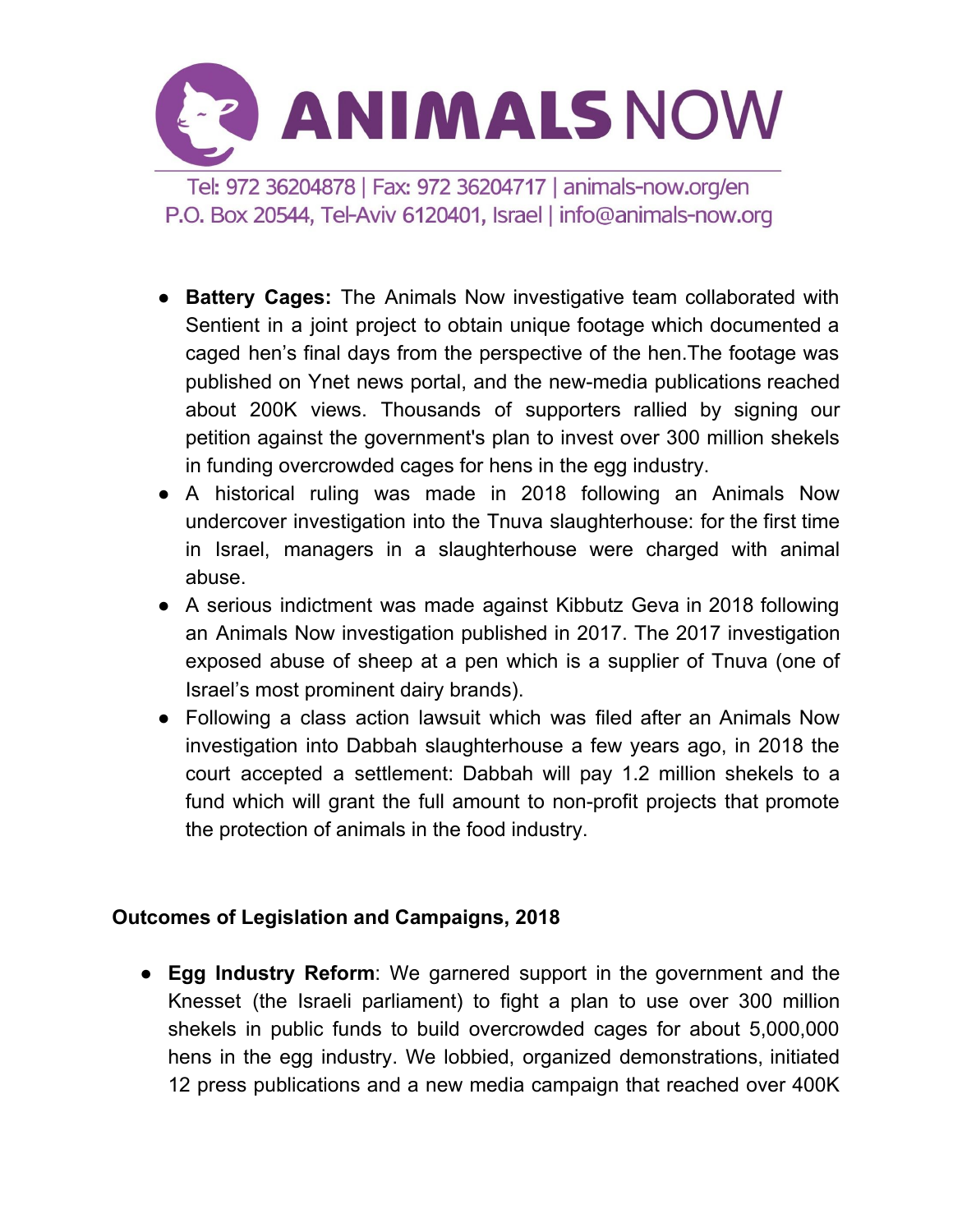

views (including a video featuring actress Orna Banai), and gathered over 11,000 signatures for the petition. As of now, these initiatives led to the plan being removed from the Budget Bill. However, the Ministry of Agriculture is still trying to move it forward. Therefore, we are employing additional legal and political procedures to fight the plan and promote cage-free facilities in the next term as well.

● **Live Transport:** We lead a campaign to end the live transport of cattle and sheep from Australia and Europe to be fattened and slaughtered in Israel. This campaign included more than 100 press publications, a new media campaign that gathered millions of views, a billboard campaign in collaboration with Animals Australia, rallies (the largest including 3,000 people), and intensive lobbying. The campaign generated huge public support: a survey we initiated showed 86% of the public support the bill, over 40K people signed our petition, and we gained support from 245 lawyers (among them Israel's most eminent lawyers) and 60 rabbis (including members of the Chief Rabbinate). The bill we promoted was signed by 28 MK's (Members of the Israeli parliament) from both the coalition and the opposition. We received support from the government to promote the bill: First, the Ministerial Committee For Legislation decided to approve it. Even when he Agriculture Ministry appealed the decision, the government decided to reject the appeal and uphold the bill. The PM and his family published statements supporting the campaign. The bill passed in a preliminary reading. Shortly afterward, the Knesset dissolved. This did not stop our momentum. Our pressure and progress continued into 2019 when our supporters sent about 24K emails to party leaders to continue to demand ending live transport. Four parties published statements saying they support ending the cruel trade. We will continue the campaign until the legislative process is complete.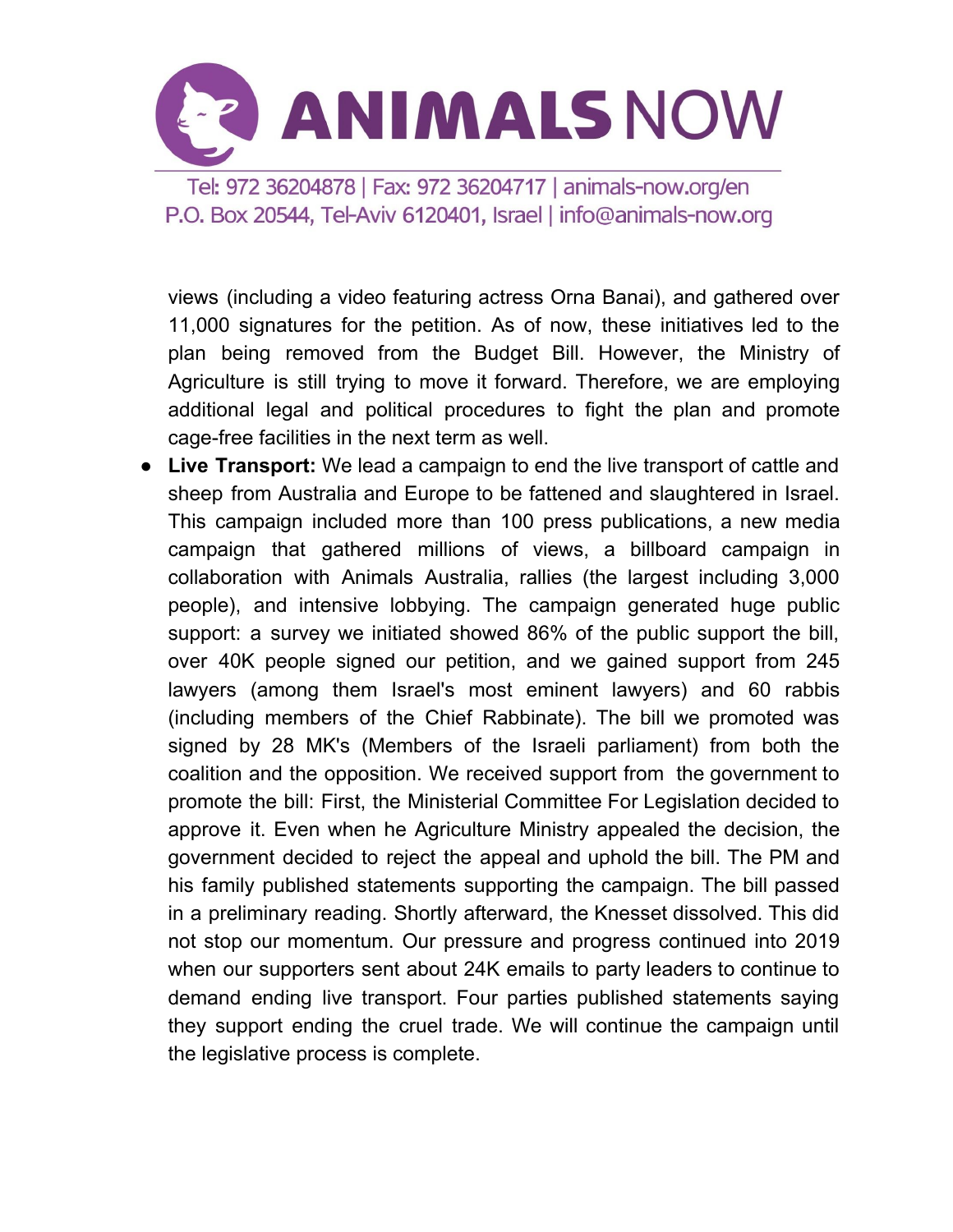

- **Animal Protection Act**: We called for the government committee to renew its discussions regarding the jurisdiction over the Animal Protection Act. We provided the committee with extensive information on the deficient implementation of Resolution 833 (which refers to welfare regulations, budgets, and enforcement). Based on this information, we demanded that responsibilities for enforcing the Animal Protection Act be transferred from the Ministry of Agriculture (and their consolidation) to the Ministry of Environmental Protection. Over 6,300 people signed our petition and over 200K people viewed the campaign publications on social media (including a video featuring two well-known comedians - Shy Avivi and Keren Mor).
- **Vegan Celebration at the Knesset**: For the annual Animal Rights Day, Animals Now initiated a vegan celebration in the MK's dining room. The celebration included a 100% vegan lunch provided to 20 MK's. We organized media interviews with to generate discussion about plant-based diets across the country. More than 6 MK's watched Virtual Reality footage, that presented animals used in the food industry. About 300 people attended as audience members and the entire event was covered by the Israeli news.

### **Challenge 22 outcome for 2018**

- Over 150,000 people around the world participated in Challenge 22 this year.
- We expanded our international reach by launching country-specific programs that aim to adapt the Challenge to their specific demographics, products, cultures, restaurants and needs. We initiated this launch in two countries: the US challenge in March and the UK challenge in December.